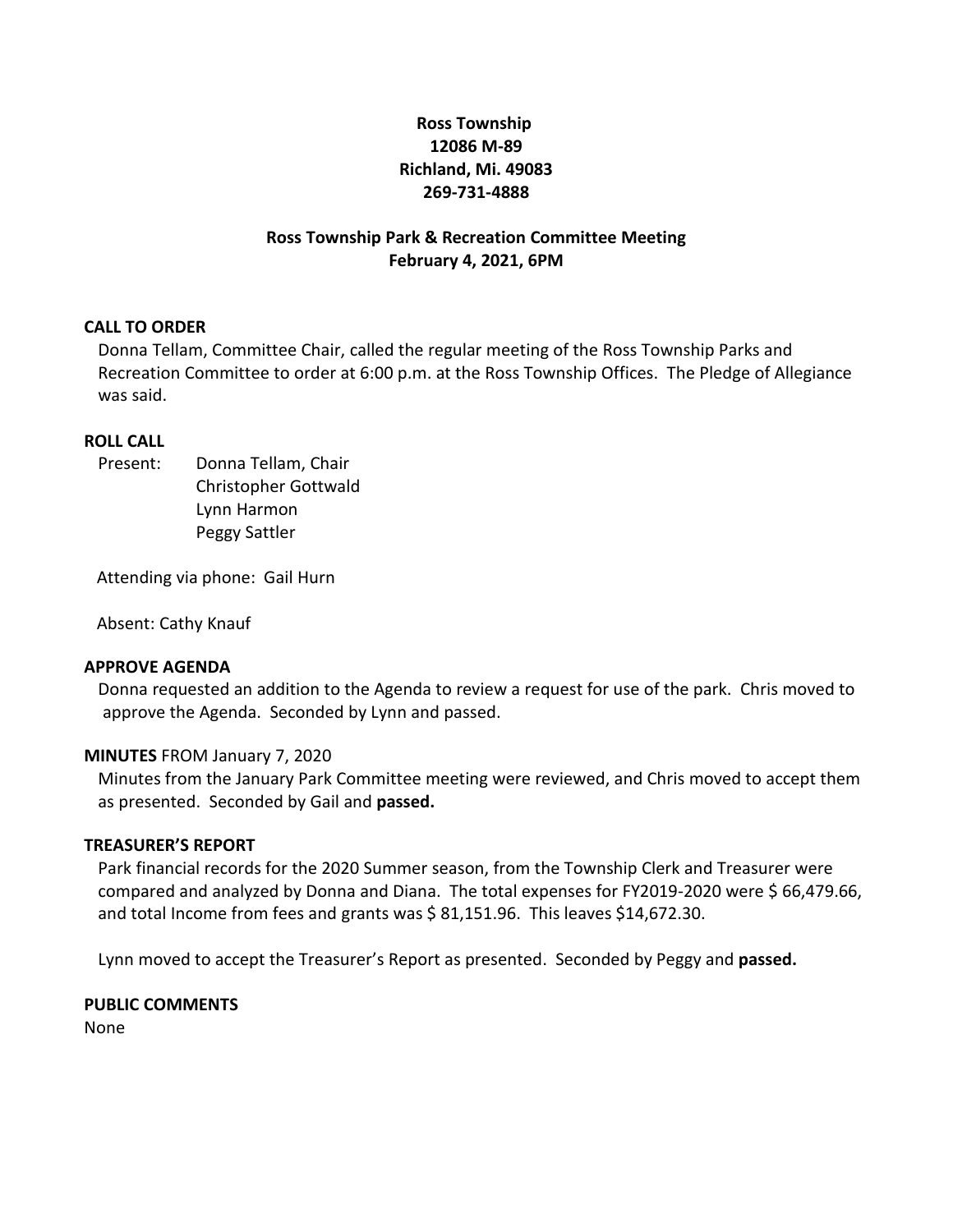## **OLD BUSINESS**

## Electronic Gate Purchase Proposal

Diana assembled a list of the Pros and Cons of installing an electric gate at the Park. Increased revenue could result from the gate collecting revenue for all times that the park is open. With less need for attendants and Park Manager time, wages would also be a savings.

In contrast, Park maintenance and supervision are quite necessary for upkeep, and assuring Park rules are followed. With less on-site presence, there could be more abuse of park equipment and the site. A means of emergency communication would need to be purchased. The jobs performed by attendants are also an asset to them and the local area. If there were a need for limits on the numbers allowed in the park, that, and any traffic waiting would best be handled by attendants in person.

An electronic gate would require more space for a two-lane entrance and exit. More space and site preparation would be required, and there is not funding in the Park budget. Research of other parks shows that frequent maintenance would be needed, even though the park is only open less than half the year.

### Review of 2021 Budget

The income projected for FY2020-2021 is \$ 34,000.00, which with carryover funds gives us a budget of \$48,672.30. Expenditures for this summer are estimated to be \$28,913.00, leaving a projected \$ 19,759.30 at the end of the season.

Approval of the 2021 budget was moved by Chris and seconded by Lynn. Motion passed.

### **NEW BUSINESS**

# Signs for the Playground Project and Park

Signs to honor Gilmore and Gull Lake Area Rotary Club grants for the new Playground, and also for Park rules were discussed. We have worked with Julie at Printex in Richland in the past and they have our logos on file. A 48" x 60" metal sign would cost about \$370, plus 4" x 4" wooden posts. Chris and Gail will work with Julie to ascertain whether we can add to our current rule sign and/or what other goodlooking options she might be able to offer us. We will also want two small No-Smoking signs to post in the west side of the parking lot. Chris and Gail agreed to follow this up.

Rob Thall, the Township Attorney, will be checking the new proposed Park Rules from this committee, and they will be up for approval at the next Township Board meeting.

Donna has also been working on getting the Kalamazoo County Road Commission to install better signage along East Gull Lake Drive to prevent accidents from traffic going through blind curves near the Park. She had emailed the KCRC Supervisor Jim Hoekstra, who called her and directed her to the online application. We would like to get Pedestrian Crossing and Playground warning signs; but those signs aren't allowed by KCRC at this time. The KCRC agreed that the approach from the north has been identified as dangerous already.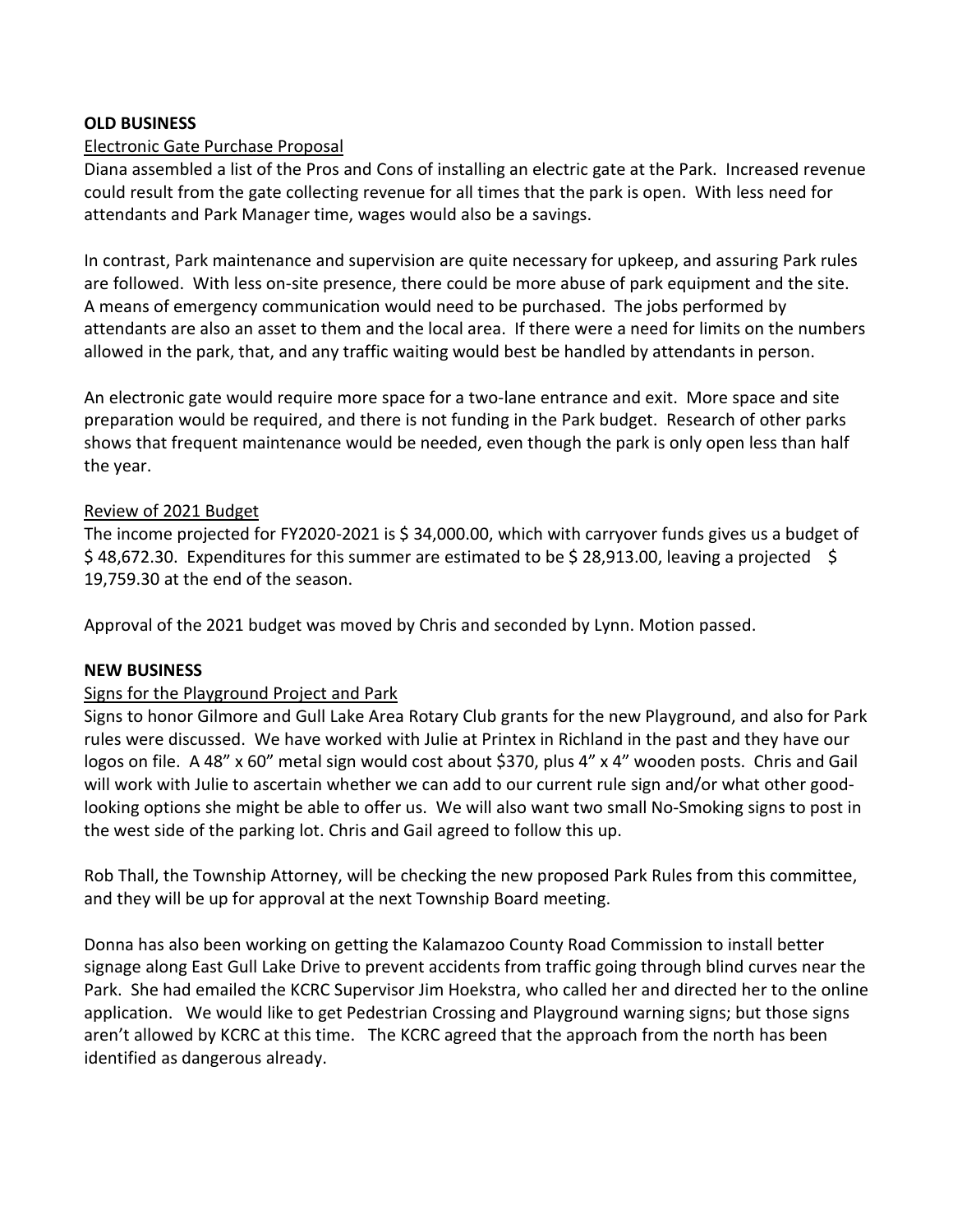We will purchase two 24" x 18" brown-and-white Park signs for south and north approaches. Donna and Bill Tellam posted markers 25 feet either side of the Park gates for Inspector, Brian Franklin, to check on. Once he approves the sign placements the KCRC will issue us a permit. Donna filled out on line paperwork to get a curve study done to justify a blind/curve sign and possibly a 35 mph speed limit sign. If approved KCRC will facilitate installing said signs at no cost to the township.

Other steps we could take would be to ask neighbors along East Gull Lake Drive to trim bushes to improve sightlines, and to have the Sheriff's Department enforce the speed limit near the park. Any bush cutting would also have to be facilitated by the KCRC.

Donna got a bid from Rathco Safety Supply Inc. for two 18' x 24" brown and white signs identifying the Park. With hardware and installation, their bid came to \$ 468.25. Chris moved to accept this bid, and Gail seconded it. Motion passed. This will be forwarded to the Township Board for purchase.

# Athletic Mentors' Triathlon Report

Athletic Mentors would like to reserve Park space for their annual Triathlon on Sunday, August 1<sup>st</sup>, 2021 at 7AM, and for members of their six week Tri Camp for adults and youth. They would like to use the park for six Camp sessions (Thursdays: 6/24 7/1 7/8 7/16, 7/22, and 7/29). They would be coming in from 6:30PM until 9PM. The Park Committee agreed to let them have a reduced car rate of \$5.00 per car just for their training. We can encourage them to obtain annual passes for a good deal on the parking fee. They will be charged full price on the day of the event. We could require them to complete an official authorization form with the Township.

We might want to do an article about such park activities for the Gull Lake Quality newsletter, etc. It would be a positive step in encouraging participants, including young people, to use the park. They might also be interested in providing free swimming lessons for kids coming to the park.

# DNR Grant Seminar

Peggy reviewed the webinar slides put together by the DNR for those seeking to obtain grants for parks and recreation projects. Donna and Mary Carol also provided an enlarged site map of Rick King's overview of what park improvements we are planning. These include:

- $\Box$  New stone retaining wall to stop erosion, with larger beach area
- $\Box$  New stairs to the beach at the north, middle and south ends of the retaining wall
- $\Box$  Using existing path to go to stairs, possibly adding a non-slip coating
- $\Box$  Installing a new barrier-free path at the south end, with an ADA-accessible patio area and dock which would have a lift into the water
- $\Box$  Designated kayak, sailboard or canoe launch area

The DNR offers three types of grants, and funding has been increasing for coming years. In addition, some matching fund requirements have been lowered, and can be met through donations, other grants, and volunteer labor.

Many of our plans for the park renovation resonate with DNR priorities, such as ADA Design, environmental impact, nearness to urban areas, and access to lakes and woodlands. Trails are a major